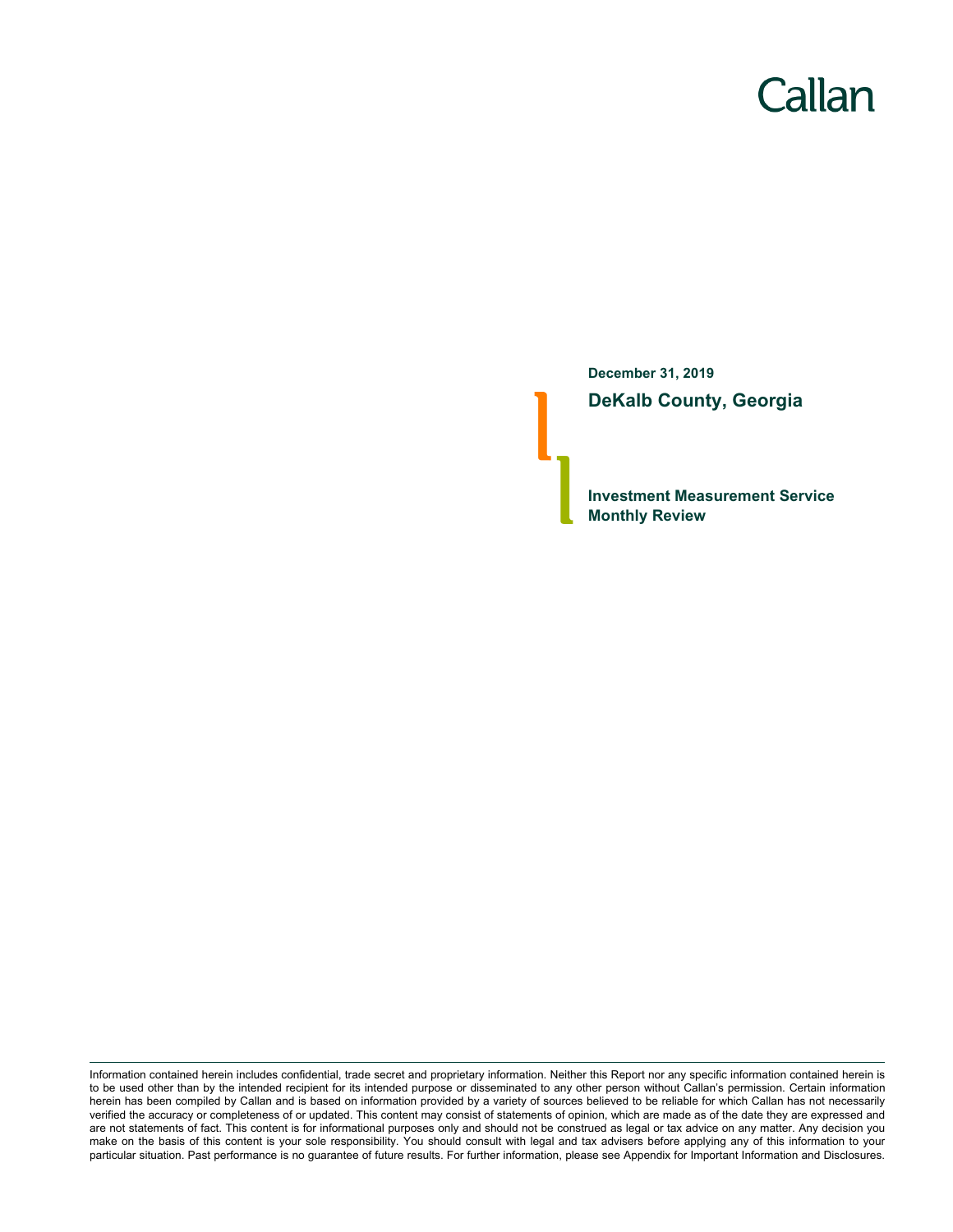# **Actual vs Target Asset Allocation**

The first chart below shows the Fund's asset allocation as of December 31, 2019. The second chart shows the Fund's target asset allocation as outlined in the investment policy statement.



| Asset Class           | \$000s<br>Actual | Percent<br>Actual | Percent<br>Target | Percent<br><b>Difference</b> | \$000s<br><b>Difference</b> |
|-----------------------|------------------|-------------------|-------------------|------------------------------|-----------------------------|
| Domestic Equity       | 909.098          | 62.0%             | 60.0%             | 2.0%                         | 28.844                      |
| Domestic Fixed Income | 356.535          | 24.3%             | 25.0%             | $(0.7\%)$                    | (10, 237)                   |
| International Equity  | 188.375          | 12.8%             | 15.0%             | $\binom{2.2\%}{0.9\%}$       | (31, 688)                   |
| Cash Account          | 13.081           | $0.9\%$           | $0.0\%$           |                              | 13.081                      |
| Total                 | 1.467.090        | 100.0%            | 100.0%            |                              |                             |

\*Current Month Target Performance is calculated using monthly rebalancing.

Callan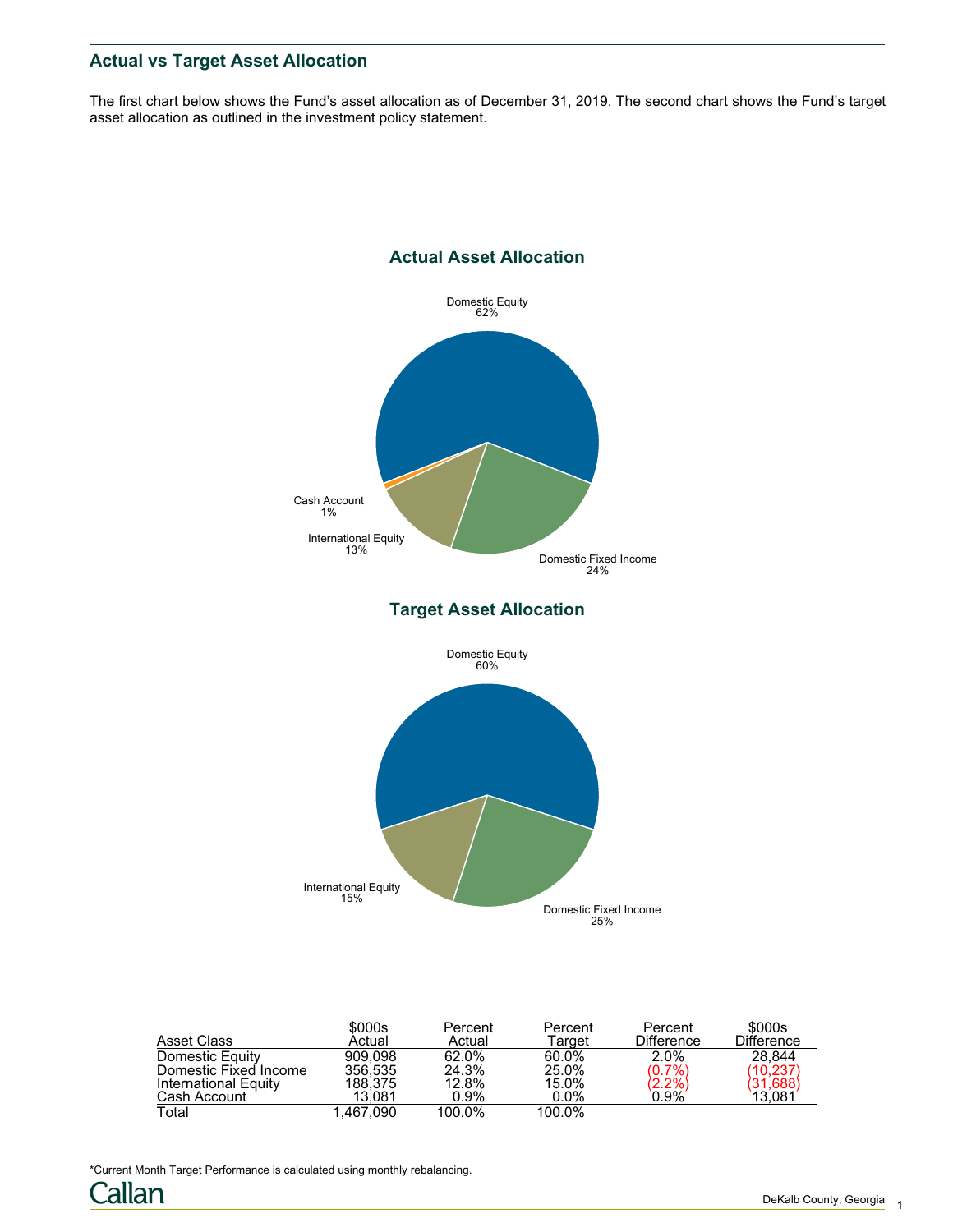# **Investment Manager Asset Allocation**

The table below contrasts the distribution of assets across the Fund's investment managers as of December 31, 2019, with the distribution as of November 30, 2019. The change in asset distribution is broken down into the dollar change due to Net New Investment and the dollar change due to Investment Return.

#### **Asset Distribution Across Investment Managers**

|                                    | December 31, 2019   |        |                 |              | <b>November 30, 2019</b> |        |
|------------------------------------|---------------------|--------|-----------------|--------------|--------------------------|--------|
|                                    | <b>Market Value</b> | Weight | Net New Inv.    | Inv. Return  | <b>Market Value</b>      | Weight |
| <b>Domestic Equity</b>             | \$909,098,174       | 61.97% | \$0             | \$24,346,950 | \$884,751,224            | 61.56% |
| Large Cap                          | \$732,208,527       | 49.91% | \$0             | \$19,156,871 | \$713,051,655            | 49.62% |
| Jennison Associates                | 241,057,484         | 16.43% | $\mathbf{0}$    | 6,020,859    | 235,036,625              | 16.35% |
| Loomis Large Cap Growth            | 142,937,311         | 9.74%  | 0               | 4,189,037    | 138,748,274              | 9.65%  |
| Edgar Lomax                        | 41,746,175          | 2.85%  | 0               | 803,963      | 40,942,211               | 2.85%  |
| Gabelli Asset Management           | 186,536,078         | 12.71% | 0               | 4,851,383    | 181,684,695              | 12.64% |
| Southeastern Asset Mgmt.           | 119,931,478         | 8.17%  | $\Omega$        | 3,291,628    | 116,639,850              | 8.12%  |
| <b>Small Cap</b>                   | \$176,889,648       | 12.06% | \$0             | \$5,190,079  | \$171,699,569            | 11.95% |
| <b>Frontier Capital Management</b> | 87,193,233          | 5.94%  | $\mathbf{0}$    | 2,505,456    | 84,687,777               | 5.89%  |
| <b>EARNEST Partners</b>            | 89,696,415          | 6.11%  | $\mathbf{0}$    | 2.684.623    | 87,011,792               | 6.05%  |
| <b>Domestic Fixed Income</b>       | \$356,535,430       | 24.30% | \$0             | \$2,129,308  | \$354,406,121            | 24.66% |
| Segall Bryant & Hamill             | 170,388,587         | 11.61% | 0               | (207, 102)   | 170,595,689              | 11.87% |
| Income Research & Mgmt             | 94,397,750          | 6.43%  | 0               | (100, 243)   | 94,497,992               | 6.58%  |
| <b>Advent Capital Management</b>   | 91,749,093          | 6.25%  | $\Omega$        | 2,436,653    | 89,312,439               | 6.21%  |
| <b>International Equity</b>        | \$188,375,049       | 12.84% | \$0             | \$6,983,444  | \$181,391,606            | 12.62% |
| Marathon                           | 43,541,351          | 2.97%  | 0               | 1,601,901    | 41,939,450               | 2.92%  |
| T. Rowe Price Inst Intl Core Eq.   | 144,833,698         | 9.87%  | 0               | 5,381,543    | 139,452,156              | 9.70%  |
| <b>Cash Account</b>                | \$13,081,143        | 0.89%  | \$(3, 543, 761) | \$18,145     | \$16,606,759             | 1.16%  |
| <b>Total Fund</b>                  | \$1,467,089,796     | 100.0% | \$(3,543,761)   | \$33,477,847 | \$1,437,155,710          | 100.0% |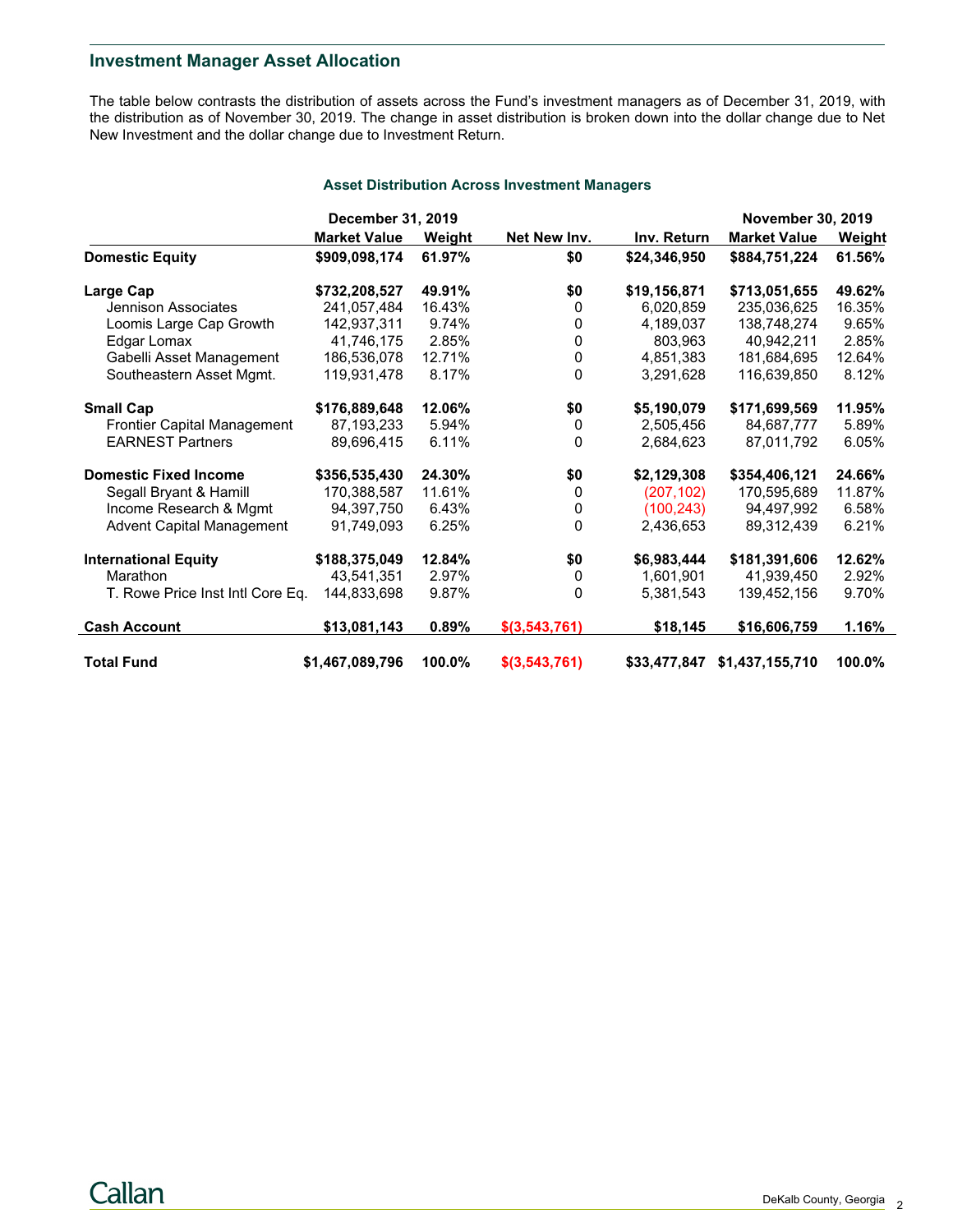The table below details the rates of return for the fund's investment managers over various time periods ended December 31, 2019. Negative returns are shown in red, positive returns in black. Returns for one year or greater are annualized. The first set of returns for each asset class represents the composite returns for all the fund's accounts for that asset class.

#### **Returns for Periods Ended December 31, 2019**

|                                                                                | Last           | Last            | Last           | Last             | Last             |
|--------------------------------------------------------------------------------|----------------|-----------------|----------------|------------------|------------------|
|                                                                                |                | 3               | 6              | 9                | 12               |
|                                                                                | <b>Month</b>   | <b>Months</b>   | <b>Months</b>  | <b>Months</b>    | <b>Months</b>    |
| <b>Gross of Fee Returns</b>                                                    |                |                 |                |                  |                  |
| <b>Domestic Equity</b>                                                         | 2.75%          | 9.20%           | 7.83%          | 11.17%           | 26.87%           |
| Domestic Equity Benchmark (1)                                                  | 3.00%          | 9.21%           | 10.32%         | 14.66%           | 30.51%           |
| Russell 3000 Index                                                             | 2.89%          | 9.10%           | 10.37%         | 14.89%           | 31.02%           |
| Large Cap                                                                      | 2.69%          | 9.33%           | 7.58%          | 10.62%           | 26.20%           |
| <b>S&amp;P 500 Index</b>                                                       | 3.02%          | 9.07%           | 10.92%         | 15.70%           | 31.49%           |
| Large Cap Growth                                                               | 2.73%          | 10.94%          | 9.00%          | 13.64%           | 32.87%           |
| Jennison Associates                                                            | 2.56%          | 11.57%          | 9.37%          | 13.40%           | 33.04%           |
| Loomis Large Cap Growth                                                        | 3.02%          | 9.91%           | 8.40%          | 14.09%           | 32.60%           |
| Russell 1000 Growth                                                            | 3.02%          | 10.62%          | 12.27%         | 17.47%           | 36.39%           |
| <b>Large Cap Value</b>                                                         | 2.64%          | 7.67%           | 6.11%          | 7.69%            | 20.14%           |
| Edgar Lomax                                                                    | 1.96%          | 6.62%           | 10.64%         | 13.98%           | 24.95%           |
| Gabelli Asset Management                                                       | 2.67%          | 6.98%           | 4.92%          | 8.26%            | 21.27%           |
| Southeastern Asset Mgmt.                                                       | 2.82%          | 8.92%           | 6.15%          | 4.85%            | 17.77%           |
| Russell 1000 Value                                                             | 2.75%          | 7.41%           | 8.86%          | 13.05%           | 26.54%           |
| <b>Small Cap</b>                                                               | 3.02%          | 8.63%           | 8.88%          | 13.56%           | 29.93%           |
| Russell 2000                                                                   | 2.88%          | 9.94%           | 7.30%          | 9.55%            | 25.52%           |
| <b>Small Cap Growth</b><br><b>Frontier Capital Mgmt</b><br>Russell 2500 Growth | 2.96%<br>0.93% | 9.86%<br>10.57% | 9.39%<br>7.05% | 12.36%<br>11.49% | 29.53%<br>32.65% |
| <b>Small Cap Value</b><br><b>EARNEST Partners</b><br>Russell 2000 Value        | 3.09%<br>3.50% | 7.46%<br>8.49%  | 8.38%<br>7.87% | 14.74%<br>9.35%  | 30.31%<br>22.39% |
| <b>Domestic Fixed Income</b>                                                   | 0.60%          | 1.42%           | 4.04%          | 7.52%            | 12.11%           |
| Dom. Fixed Income Benchmark (4)                                                | 0.39%          | 1.15%           | 3.70%          | 7.03%            | 11.31%           |
| Segall Bryant & Hamill                                                         | (0.12%)        | 0.14%           | 2.36%          | 5.51%            | 8.68%            |
| Income Research & Mgmt (2)                                                     | $(0.11\%)$     | 0.18%           | 2.63%          | 6.00%            | 9.33%            |
| <b>Blended Benchmark</b>                                                       | (0.07%)        | 0.18%           | 2.45%          | 5.61%            | 8.72%            |
| <b>Advent Capital Management</b>                                               | 2.73%          | 5.25%           | 8.89%          | 13.21%           | 22.49%           |
| ML Investment Grade Convertibles                                               | 1.81%          | 2.93%           | 8.51%          | 13.07%           | 20.88%           |
| ML IG US Convertibles 5% Cap                                                   | 2.24%          | 5.10%           | 8.73%          | 12.70%           | 21.98%           |
| <b>International Equity</b>                                                    | 3.89%          | 9.86%           | 9.73%          | 12.37%           | 23.48%           |
| <b>MSCI EAFE Index</b>                                                         | 3.25%          | 8.17%           | 7.01%          | 10.94%           | 22.01%           |
| T. Rowe Price Inst Intl Core Eq. (3)                                           | 3.91%          | 9.85%           | 10.00%         | 12.48%           | 23.68%           |
| <b>MSCI EAFE Index</b>                                                         | 3.25%          | 8.17%           | 7.01%          | 10.94%           | 22.01%           |
| Marathon                                                                       | 3.82%          | 9.88%           | 8.81%          | 12.02%           | 22.83%           |
| <b>MSCI EAFE Index</b>                                                         | 3.25%          | 8.17%           | 7.01%          | 10.94%           | 22.01%           |
| <b>Total Fund</b>                                                              | 2.34%          | 7.21%           | 7.04%          | 10.27%           | 22.48%           |
| Total Fund Target*                                                             | 2.38%          | 7.01%           | 8.18%          | 12.30%           | 24.39%           |

\* The Total Fund Target consists of 50% S&P 500, 20% Blmbg Barclays Aggregate, 15% MSCI EAFE, 10% Russell 2000,<br>and 5% ML Inv Grade Convertible Index.<br>(1) 80% Blmbg Barclays Aggregate and 20% ML Inv Grade Convertible Index

for IR&M begins on February 1, 2017.

(3) Mutual Fund returns are net of fees. (4) Blmbg Agg through July 31, 2010; Blmbg Gov/Credit Idx Intermediate through December 31, 2012; Blmbg Agg thereafter.

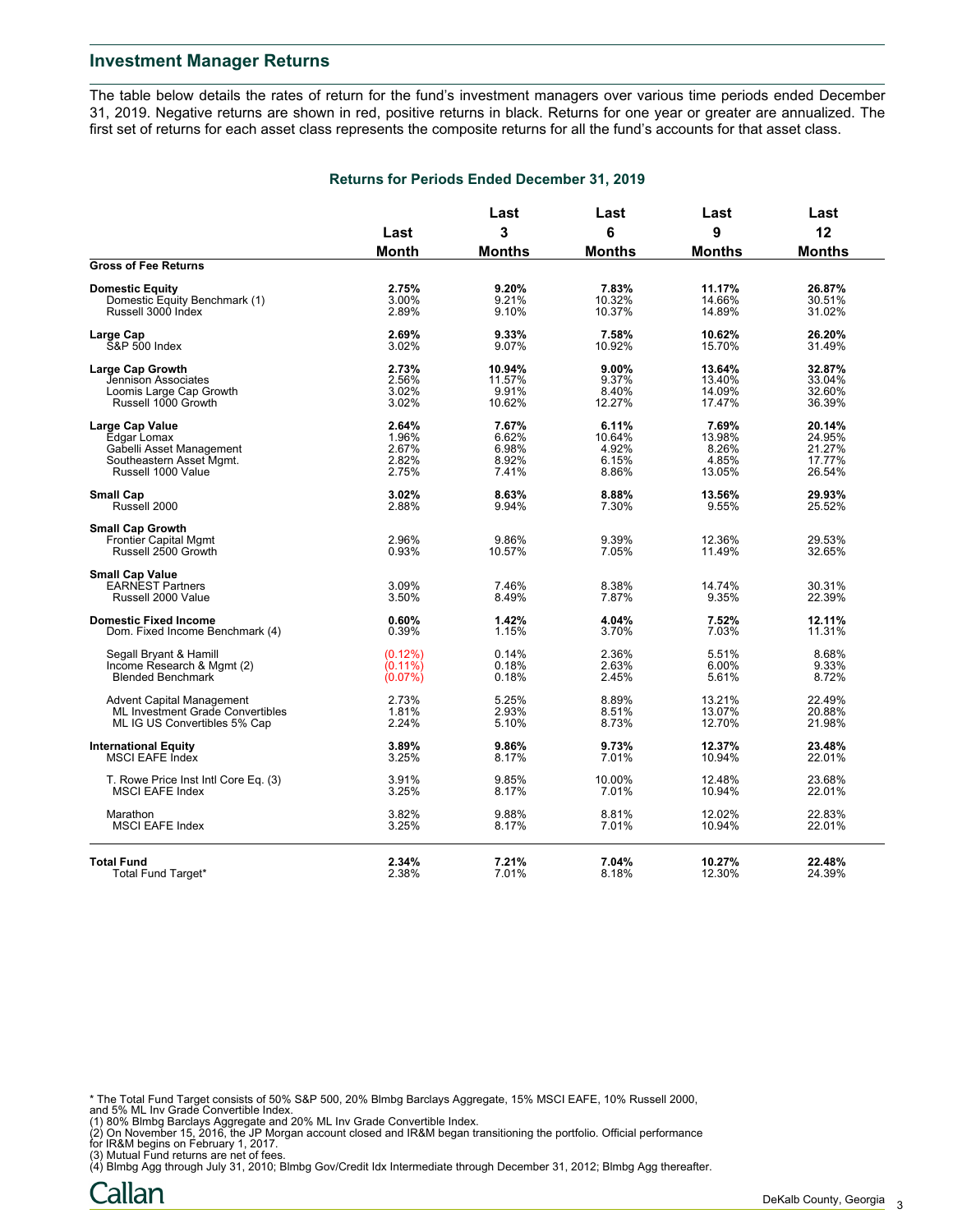The table below details the rates of return for the fund's investment managers over various time periods ended December 31, 2019. Negative returns are shown in red, positive returns in black. Returns for one year or greater are annualized. The first set of returns for each asset class represents the composite returns for all the fund's accounts for that asset class.

|                                      | Last         | Last         | Last         | Last   |  |
|--------------------------------------|--------------|--------------|--------------|--------|--|
|                                      | 3            | 5            | 7            | 10     |  |
|                                      | <b>Years</b> | <b>Years</b> | <b>Years</b> | Years  |  |
| <b>Gross of Fee Returns</b>          |              |              |              |        |  |
| <b>Domestic Equity</b>               | 12.50%       | 9.07%        | 12.35%       | 12.03% |  |
| Domestic Equity Benchmark (1)        | 14.18%       | 11.16%       | 14.26%       | 13.32% |  |
| Russell 3000 Index                   | 14.57%       | 11.24%       | 14.38%       | 13.42% |  |
| Large Cap                            | 12.91%       | 8.95%        | 12.12%       | 11.77% |  |
| <b>S&amp;P 500 Index</b>             | 15.27%       | 11.70%       | 14.73%       | 13.56% |  |
| Large Cap Growth                     | 20.20%       | 13.55%       | 15.69%       | 13.95% |  |
| <b>Jennison Associates</b>           | 22.22%       | 15.29%       | 17.72%       | 15.58% |  |
| Russell 1000 Growth                  | 20.49%       | 14.63%       | 16.92%       | 15.22% |  |
| Large Cap Value                      | 7.43%        | 5.51%        | 9.47%        | 10.22% |  |
| Edgar Lomax                          | 13.24%       | 10.31%       | 14.21%       | 13.28% |  |
| Gabelli Asset Management             | 8.34%        | 6.61%        | 10.72%       | 11.91% |  |
| Southeastern Asset Mgmt.             | 4.48%        | 2.81%        | 6.76%        | 7.85%  |  |
| Russell 1000 Value                   | 9.68%        | 8.29%        | 12.20%       | 11.80% |  |
| <b>Small Cap</b>                     | 10.67%       | 9.83%        | 13.67%       | 13.54% |  |
| Russell 2000                         | 8.59%        | 8.23%        | 11.65%       | 11.83% |  |
| <b>Small Cap Growth</b>              |              |              |              |        |  |
| <b>Frontier Capital Mgmt</b>         | 10.51%       | 9.10%        | 13.67%       | 13.68% |  |
| Russell 2500 Growth                  | 15.17%       | 10.84%       | 14.11%       | 14.01% |  |
| <b>Small Cap Value</b>               |              |              |              |        |  |
| <b>EARNEST Partners</b>              | 10.82%       | 10.56%       | 13.71%       | 13.50% |  |
| Russell 2000 Value                   | 4.77%        | 6.99%        | 10.13%       | 10.56% |  |
| <b>Domestic Fixed Income</b>         | 6.78%        | 5.05%        | 5.11%        | 5.45%  |  |
| Dom. Fixed Income Benchmark (2)      | 6.24%        | 4.87%        | 4.79%        | 4.99%  |  |
| Segall Bryant & Hamill (6)           | 4.80%        | 3.70%        | 3.42%        | 4.24%  |  |
| Income Research & Mgmt (5)           | 4.42%        | 3.40%        | 3.02%        |        |  |
| Blended Benchmark (3)                | 4.03%        | 3.05%        | 2.72%        | 3.53%  |  |
| <b>Advent Capital Management</b>     | 14.09%       | 10.17%       | 11.99%       | 10.30% |  |
| ML Investment Grade Convertibles     | 14.82%       | 11.93%       | 13.79%       | 11.19% |  |
| ML IG US Convertibles 5% Cap         | 13.98%       | 10.62%       | 12.13%       |        |  |
| <b>International Equity</b>          | 10.52%       | 5.93%        | 6.47%        | 6.11%  |  |
| <b>MSCI EAFE Index</b>               | 9.56%        | 5.67%        | 6.35%        | 5.50%  |  |
| T. Rowe Price Inst Intl Core Eq. (4) | 10.59%       | 6.24%        | 6.70%        |        |  |
| <b>MSCI EAFE Index</b>               | 9.56%        | 5.67%        | 6.35%        | 5.50%  |  |
| <b>Total Fund</b>                    | 10.77%       | 7.61%        | 9.74%        | 9.64%  |  |
| Total Fund Target*                   | 11.62%       | 8.84%        | 10.73%       | 10.28% |  |

**Returns for Periods Ended December 31, 2019**

(1) 83.3% S&P 500 and 16.7% Russell 2000 through June 30, 2007; 81.8% S&P 500 and 18.2% Russell 2000 through September<br>30, 2010; 83.3% S&P 500 and 16.7% Russell 2000 through July 31, 2014; 84.6% S&P 500 and 15.4% Russell 2

(3) Blmbg Aggregate through July 31, 2010; Blmbg Gov/Credit Index Intermediate through December 31, 2012;<br>Blmbg Aggregate thereafter.<br>(4) T. Rowe Price International Core Equity Fund was moved from the mutual fund into the

(5) On November 15, 2016, the JP Morgan account closed and IR&M began transitioning the portfolio. Official performance

for IR&M begins on February 1, 2017. (6) Denver Investment Advisors was acquired in 2Q 2018 and was renamed to Segall Bryant & Hamill.

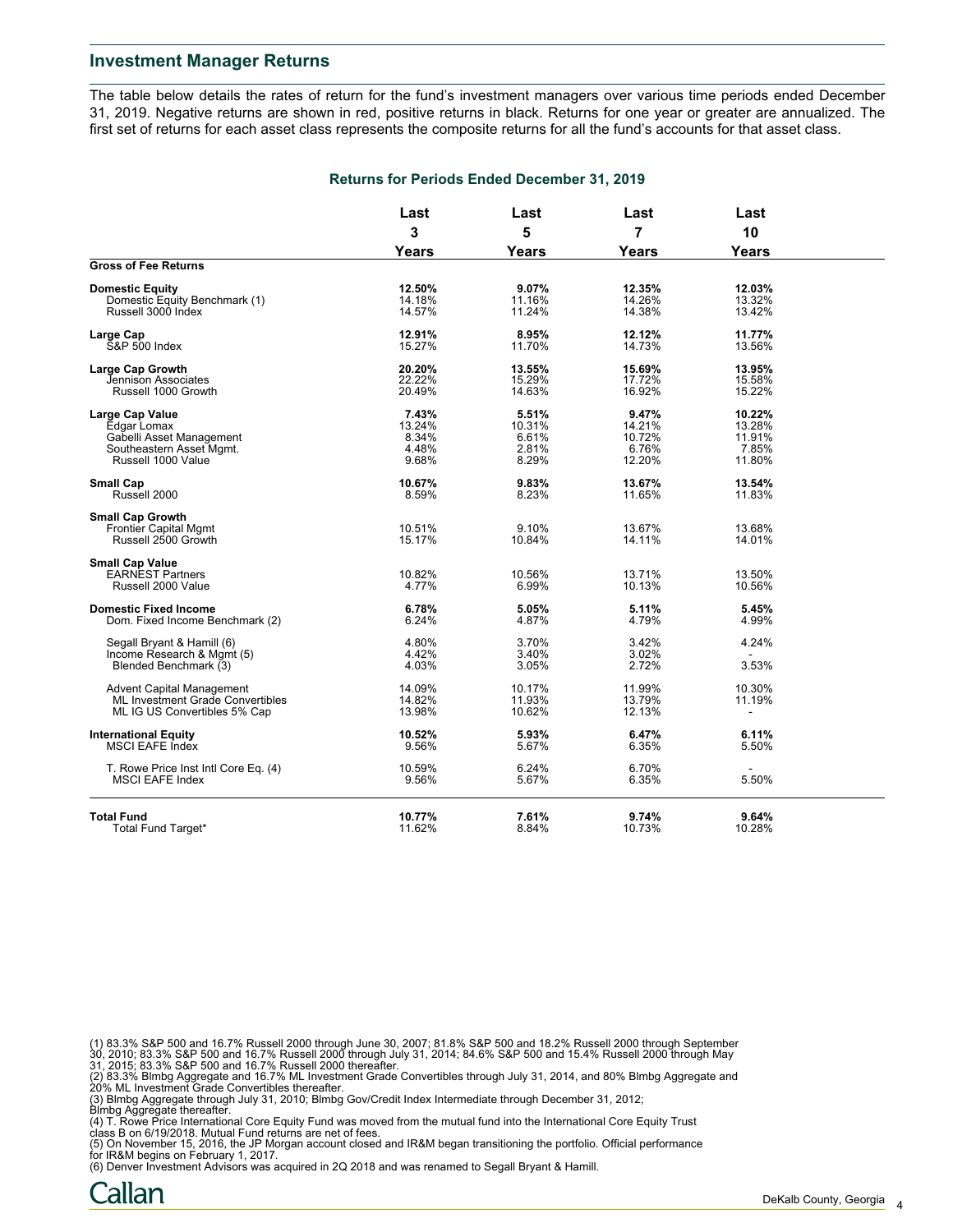The table below details the rates of return for the fund's investment managers over various time periods ended December 31, 2019. Negative returns are shown in red, positive returns in black. Returns for one year or greater are annualized. The first set of returns for each asset class represents the composite returns for all the fund's accounts for that asset class.

|                                 | Last         |  |
|---------------------------------|--------------|--|
|                                 | 15           |  |
|                                 | <b>Years</b> |  |
| <b>Gross of Fee Returns</b>     |              |  |
| <b>Domestic Equity</b>          | 8.77%        |  |
| Russell 3000                    | 9.03%        |  |
| <b>Large Cap</b>                | 8.84%        |  |
| <b>S&amp;P 500 Index</b>        | 9.00%        |  |
| <b>Large Cap Growth</b>         | 10.30%       |  |
| Jennison Associates             | 11.33%       |  |
| Russell 1000 Growth             | 10.50%       |  |
| <b>Large Cap Value</b>          | 7.61%        |  |
| Edgar Lomax                     | 9.03%        |  |
| Gabelli Asset Management        | 9.59%        |  |
| Southeastern Asset Mgmt.        | 5.76%        |  |
| Russell 1000 Value              | 7.63%        |  |
| <b>Small Cap</b>                | 8.51%        |  |
| Russell 2000                    | 7.92%        |  |
| <b>Small Cap Growth</b>         |              |  |
| Russell 2500 Growth             | 9.86%        |  |
| <b>Small Cap Value</b>          |              |  |
| <b>EARNEST Partners</b>         | 9.14%        |  |
| Russell 2000 Value              | 6.92%        |  |
| <b>Domestic Fixed Income</b>    | 4.94%        |  |
| Dom. Fixed Income Benchmark (1) | 4.98%        |  |
| Segall Bryant & Hamill          | 4.50%        |  |
| Blended Benchmark (3)           | 4.00%        |  |
| <b>Total Fund</b>               | 7.35%        |  |
| Total Fund Target*              | 7.69%        |  |

**Returns for Period Ended December 31, 2019**

\* The Total Fund Target consists of 50% S&P 500, 20% Blmbg Barclays Aggregate, 15% MSCI EAFE, 10% Russell 2000, and 5% ML Inv Grade Convertible Index.

(1) 83.3% Blmbg Barclays Aggregate and 16.7% ML Inv Grade Convertible Index through July 31, 2014,

and 80% Blmbg Barclays Aggregate and 20% ML Inv Grade Convertible Index thereafter.

(2) On November 15, 2016, the JP Morgan account closed and IR&M began transitioning the portfolio. Official performance for IR&M begins on February 1, 2017.

(3) Blmbg Barclays Aggregate through July 31, 2010; BlmBarclays Gov/Credit Index Intermediate through December 31, 2012; Blmbg Barclays Aggregate thereafter.

(4) Mutual Fund returns are net of fees.

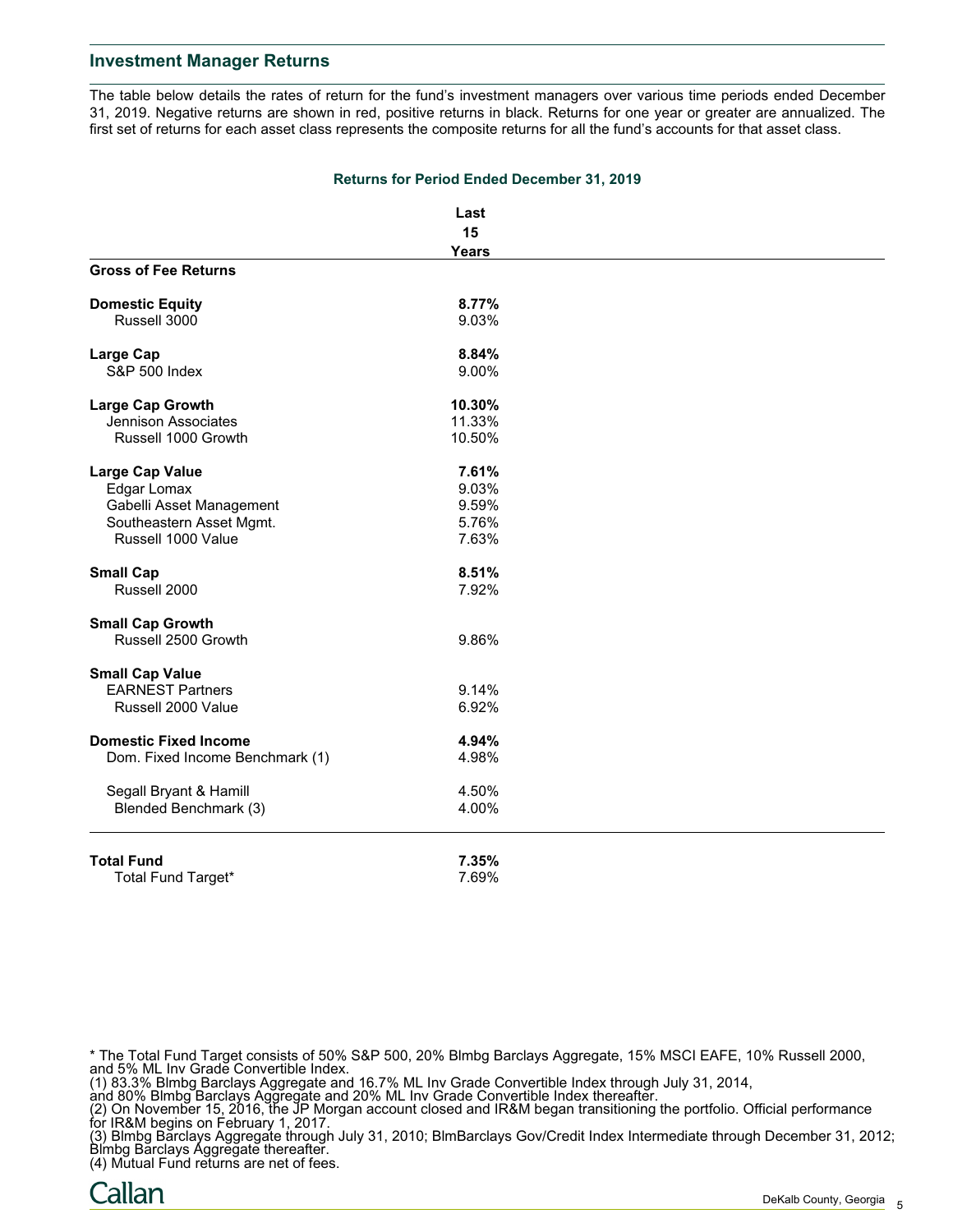The table below details the rates of return for the fund's investment managers over various time periods ended December 31, 2019. Negative returns are shown in red, positive returns in black. Returns for one year or greater are annualized. The first set of returns for each asset class represents the composite returns for all the fund's accounts for that asset class.

#### **Returns for Periods Ended December 31, 2019**

|                                                 | Last           | Last           | Last             | Last             | Last             |
|-------------------------------------------------|----------------|----------------|------------------|------------------|------------------|
|                                                 |                | 3              | 6                | 9                | 12               |
|                                                 | Month          | <b>Months</b>  | <b>Months</b>    | <b>Months</b>    | <b>Months</b>    |
| <b>Net of Fee Returns</b>                       |                |                |                  |                  |                  |
| <b>Domestic Equity</b>                          | 2.71%          | 9.07%          | 7.57%            | 10.77%           | 26.27%           |
| Domestic Equity Benchmark<br>Russell 3000 Index | 3.00%<br>2.89% | 9.21%<br>9.10% | 10.32%<br>10.37% | 14.66%<br>14.89% | 30.51%<br>31.02% |
| Large Cap                                       | 2.65%          | 9.21%          | 7.35%            | 10.26%           | 25.65%           |
| <b>S&amp;P 500 Index</b>                        | 3.02%          | 9.07%          | 10.92%           | 15.70%           | 31.49%           |
| <b>Large Cap Growth</b>                         | 2.70%          | 10.84%         | 8.80%            | 13.32%           | 32.38%           |
| Jennison Associates                             | 2.54%          | 11.48%         | 9.20%            | 13.13%           | 32.63%           |
| Loomis Large Cap Growth                         | 2.98%          | 9.78%          | 8.15%            | 13.69%           | 31.98%           |
| Russell 1000 Growth                             | 3.02%          | 10.62%         | 12.27%           | 17.47%           | 36.39%           |
| Large Cap Value                                 | 2.59%          | 7.54%          | 5.85%            | 7.29%            | 19.55%           |
| Edgar Lomax                                     | 1.92%          | 6.49%          | 10.37%           | 13.56%           | 24.34%           |
| Gabelli Asset Management                        | 2.63%          | 6.85%          | 4.66%<br>5.89%   | 7.86%<br>4.46%   | 20.67%<br>17.18% |
| Southeastern Asset Mgmt.<br>Russell 1000 Value  | 2.78%<br>2.75% | 8.78%<br>7.41% | 8.86%            | 13.05%           | 26.54%           |
|                                                 |                |                |                  |                  |                  |
| <b>Small Cap</b>                                | 2.96%          | 8.45%          | 8.51%            | 12.98%           | 29.06%           |
| Russell 2000                                    | 2.88%          | 9.94%          | 7.30%            | 9.55%            | 25.52%           |
| <b>Small Cap Growth</b>                         |                |                |                  |                  |                  |
| <b>Frontier Capital Mgmt</b>                    | 2.90%          | 9.66%          | 8.99%            | 11.74%           | 28.58%           |
| Russell 2500 Growth                             | 0.93%          | 10.57%         | 7.05%            | 11.49%           | 32.65%           |
| <b>Small Cap Value</b>                          |                |                |                  |                  |                  |
| <b>EARNEST Partners</b>                         | 3.04%          | 7.30%          | 8.06%            | 14.23%           | 29.53%           |
| Russell 2000 Value                              | 3.50%          | 8.49%          | 7.87%            | 9.35%            | 22.39%           |
| <b>Domestic Fixed Income</b>                    | 0.58%          | 1.36%          | 3.91%            | 7.33%            | 11.83%           |
| Dom. Fixed Income Benchmark (1)                 | 0.39%          | 1.15%          | 3.70%            | 7.03%            | 11.31%           |
| Segall Bryant & Hamill                          | $(0.14\%)$     | 0.09%          | 2.26%            | 5.36%            | 8.47%            |
| Income Research & Mgmt (2)                      | $(0.12\%)$     | 0.13%          | 2.53%            | 5.85%            | 9.12%            |
| <b>Blmbg Aggregate</b>                          | (0.07%)        | 0.18%          | 2.45%            | 5.61%            | 8.72%            |
| <b>Advent Capital Management</b>                | 2.69%          | 5.14%          | 8.67%            | 12.87%           | 22.01%           |
| <b>ML Investment Grade Convertibles</b>         | 1.81%          | 2.93%          | 8.51%            | 13.07%           | 20.88%           |
| ML IG US Convertibles 5% Cap                    | 2.24%          | 5.10%          | 8.73%            | 12.70%           | 21.98%           |
| <b>International Equity</b>                     | 3.83%          | 9.69%          | 9.38%            | 11.84%           | 22.71%           |
| <b>MSCI EAFE Index</b>                          | 3.25%          | 8.17%          | 7.01%            | 10.94%           | 22.01%           |
| T. Rowe Price Inst Intl Core Eq.                | 3.86%          | 9.70%          | 9.70%            | 12.02%           | 23.01%           |
| <b>MSCI EAFE Index</b>                          | 3.25%          | 8.17%          | 7.01%            | 10.94%           | 22.01%           |
| Marathon                                        | 3.74%          | 9.64%          | 8.32%            | 11.27%           | 21.74%           |
| <b>MSCI EAFE Index</b>                          | 3.25%          | 8.17%          | 7.01%            | 10.94%           | 22.01%           |
|                                                 |                |                |                  |                  |                  |
| <b>Total Fund</b>                               | 2.31%          | 7.09%          | 6.80%            | 9.91%            | 21.95%           |
| Total Fund Target*                              | 2.38%          | 7.01%          | 8.18%            | 12.30%           | 24.39%           |

\* The Total Fund Target consists of 50% S&P 500, 20% Blmbg Barclays Agg, 15% MSCI EAFE, 10% Russell 2000, and 5% ML Inv Grade Convertible Index

(1) 80% Blmbg Barclays Aggregate and 20% ML Inv Grade Convertible Index.<br>(2) On November 15, 2016, the JP Morgan account closed and IR&M began transitioning the portfolio. Official performance<br>for IR&M begins on February 1

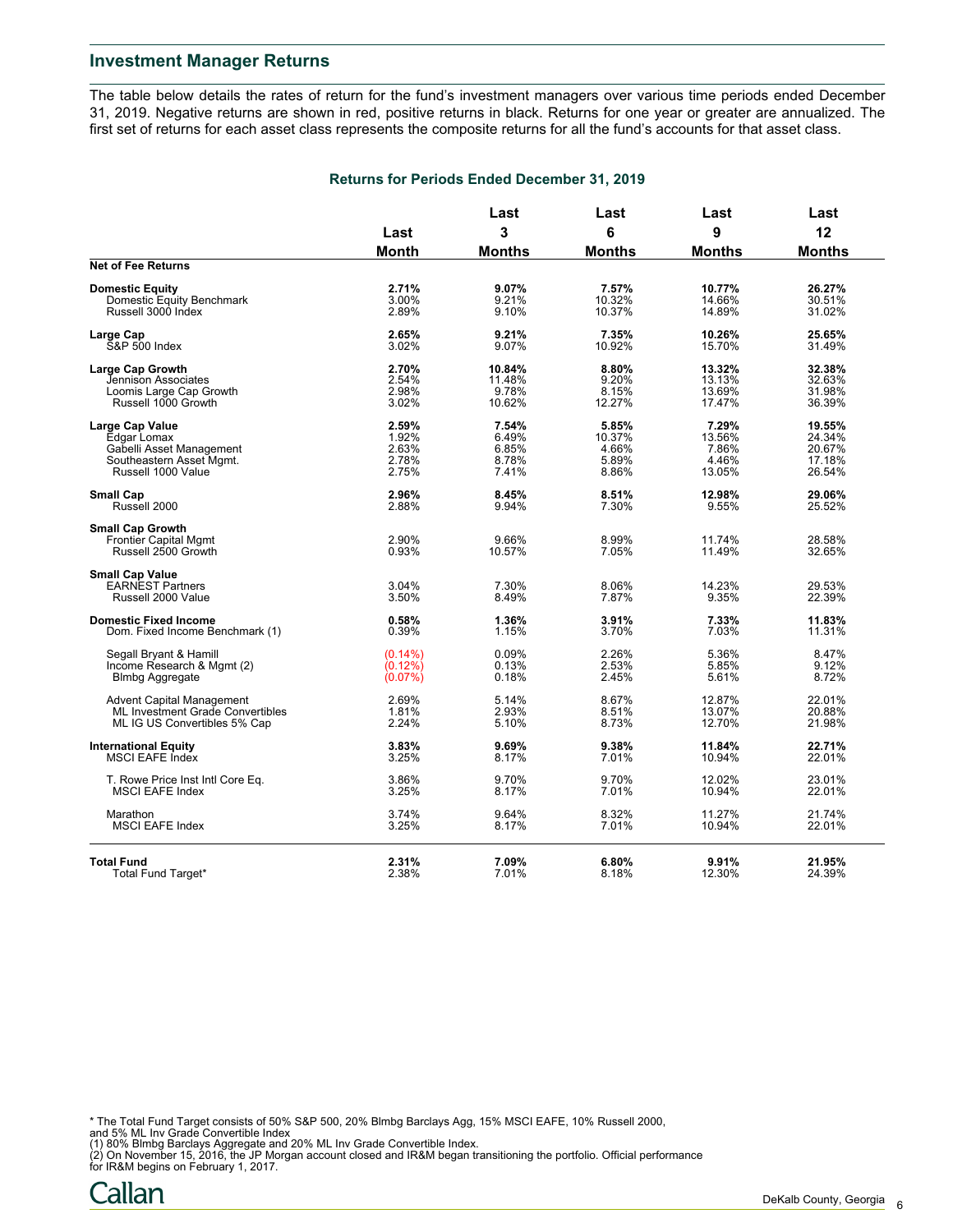The table below details the rates of return for the fund's investment managers over various time periods ended December 31, 2019. Negative returns are shown in red, positive returns in black. Returns for one year or greater are annualized. The first set of returns for each asset class represents the composite returns for all the fund's accounts for that asset class.

|                                  | <b>Returns for Periods Ended December 31, 2019</b> |        |                |                          |  |
|----------------------------------|----------------------------------------------------|--------|----------------|--------------------------|--|
|                                  | Last                                               | Last   | Last           | Last                     |  |
|                                  | 3                                                  | 5      | $\overline{7}$ | 10                       |  |
|                                  | <b>Years</b>                                       | Years  | Years          | <b>Years</b>             |  |
| <b>Net of Fee Returns</b>        |                                                    |        |                |                          |  |
| <b>Domestic Equity</b>           |                                                    |        |                |                          |  |
| <b>Large Cap</b>                 |                                                    |        |                |                          |  |
| <b>Large Cap Growth</b>          |                                                    |        |                |                          |  |
| <b>Jennison Associates</b>       | 21.84%                                             | 14.91% | 17.32%         | 15.18%                   |  |
| Russell 1000 Growth              | 20.49%                                             | 14.63% | 16.92%         | 15.22%                   |  |
| <b>Large Cap Value</b>           |                                                    |        |                |                          |  |
| Edgar Lomax                      | 12.68%                                             | 9.76%  | 13.65%         | 12.73%                   |  |
| Gabelli Asset Management         | 7.80%                                              | 6.08%  | 10.17%         | 11.36%                   |  |
| Southeastern Asset Mgmt.         | 3.96%                                              | 2.29%  | 6.23%          | 7.31%                    |  |
| Russell 1000 Value               | 9.68%                                              | 8.29%  | 12.20%         | 11.80%                   |  |
| <b>Small Cap</b>                 |                                                    |        |                |                          |  |
| <b>Small Cap Growth</b>          |                                                    |        |                |                          |  |
| <b>Frontier Capital Mgmt</b>     | 9.69%                                              | 8.29%  | 12.82%         | 12.84%                   |  |
| Russell 2500 Growth              | 15.17%                                             | 10.84% | 14.11%         | 14.01%                   |  |
| <b>Small Cap Value</b>           |                                                    |        |                |                          |  |
| <b>EARNEST Partners</b>          | 10.15%                                             | 9.88%  | 13.01%         | 12.78%                   |  |
| Russell 2000 Value               | 4.77%                                              | 6.99%  | 10.13%         | 10.56%                   |  |
| <b>Domestic Fixed Income</b>     |                                                    |        |                |                          |  |
| Segall Bryant & Hamill           | 4.59%                                              | 3.49%  | 3.22%          | 4.03%                    |  |
| Income Research & Mgmt (1)       | 4.22%                                              | 3.21%  | 2.83%          | $\overline{\phantom{a}}$ |  |
| Blended Benchmark (2)            | 4.03%                                              | 3.05%  | 2.72%          | 3.53%                    |  |
| <b>Advent Capital Management</b> | 13.64%                                             | 9.73%  | 11.55%         | 9.87%                    |  |
| ML Investment Grade Convertibles | 14.82%                                             | 11.93% | 13.79%         | 11.19%                   |  |
| ML IG US Convertibles 5% Cap     | 13.98%                                             | 10.62% | 12.13%         | $\overline{\phantom{0}}$ |  |
| <b>International Equity</b>      |                                                    |        |                |                          |  |
| T. Rowe Price Inst Intl Core Eq. | 10.59%                                             | 6.24%  | 6.70%          |                          |  |
| <b>MSCI EAFE Index</b>           | 9.56%                                              | 5.67%  | 6.35%          | 5.50%                    |  |

(1) On November 15, 2016, the JP Morgan account closed and IR&M began transitioning the portfolio. Official performance for IR&M begins on February 1, 2017.

(2) Blmbg Barclays Aggregate through July 31, 2010; Blmbg Barclays Gov/Cred Idx Intermediate through December 31, 2012; Blmbg Barclays Aggregate thereafter.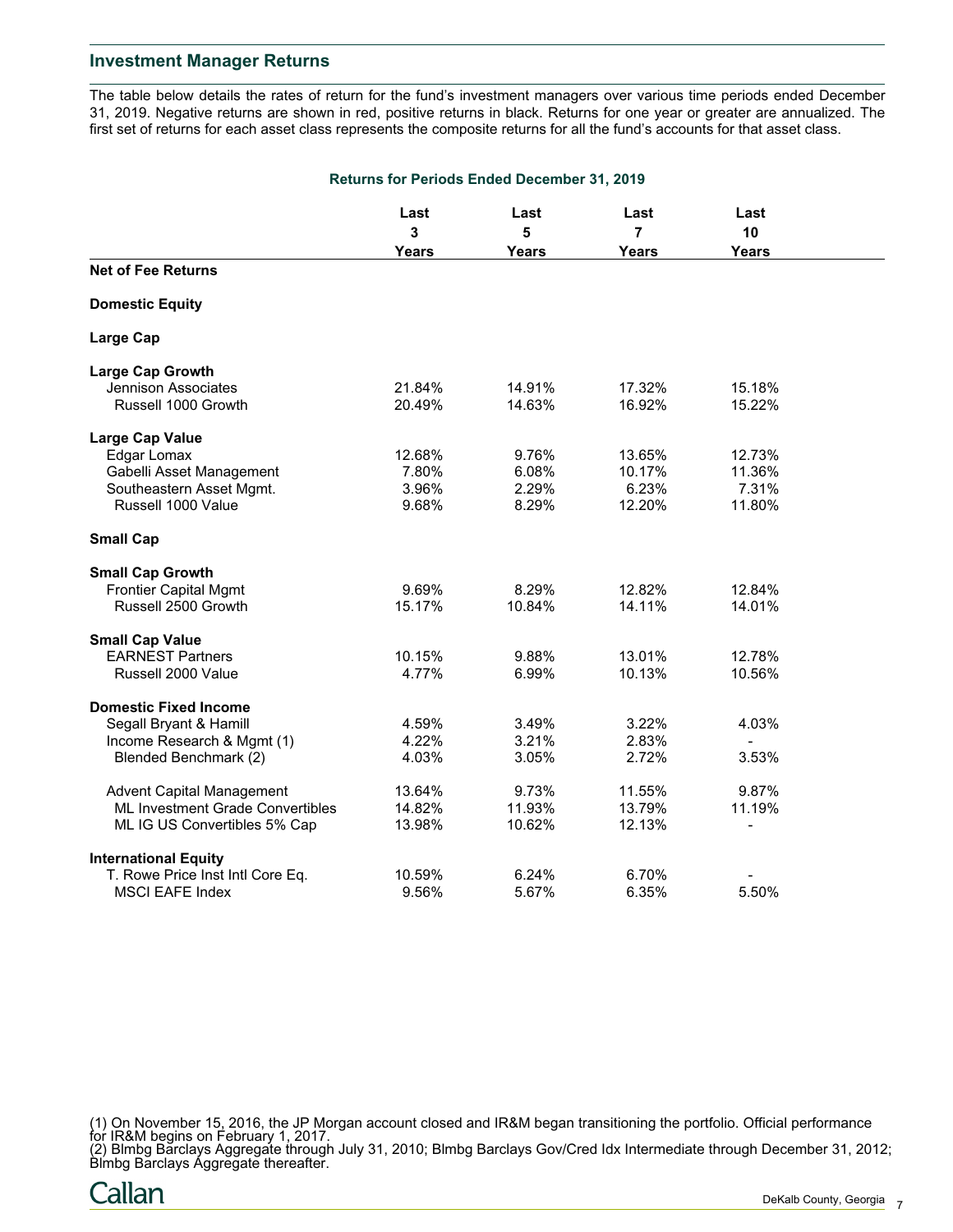The table below details the rates of return for the fund's investment managers over various time periods ended December 31, 2019. Negative returns are shown in red, positive returns in black. Returns for one year or greater are annualized. The first set of returns for each asset class represents the composite returns for all the fund's accounts for that asset class.

|                                      | 1 Month<br><b>Ended</b><br>12/2019 | 1 Month<br><b>Ended</b><br>11/2019 | 1 Month<br><b>Ended</b><br>10/2019 | Year<br>to<br><b>Date</b> |  |
|--------------------------------------|------------------------------------|------------------------------------|------------------------------------|---------------------------|--|
|                                      |                                    |                                    |                                    |                           |  |
|                                      |                                    |                                    |                                    |                           |  |
| <b>Gross of Fee Returns</b>          |                                    |                                    |                                    |                           |  |
| <b>Domestic Equity</b>               | 2.75%                              | 4.27%                              | 1.93%                              | 26.87%                    |  |
| Domestic Equity Benchmark            | 3.00%                              | 3.71%                              | 2.24%                              | 30.51%                    |  |
| Russell 3000 Index                   | 2.89%                              | 3.80%                              | 2.15%                              | 31.02%                    |  |
| Large Cap                            | 2.69%                              | 4.36%                              | 2.02%                              | 26.20%                    |  |
| <b>S&amp;P 500 Index</b>             | 3.02%                              | 3.63%                              | 2.17%                              | 31.49%                    |  |
| <b>Large Cap Growth</b>              | 2.73%                              | 5.46%                              | 2.41%                              | 32.87%                    |  |
| Jennison Associates                  | 2.56%                              | 5.88%                              | 2.74%                              | 33.04%                    |  |
| Loomis Large Cap Growth              | 3.02%                              | 4.74%                              | 1.85%                              | 32.60%                    |  |
| Russell 1000 Growth                  | 3.02%                              | 4.44%                              | 2.82%                              | 36.39%                    |  |
| <b>Large Cap Value</b>               | 2.64%                              | 3.19%                              | 1.66%                              | 20.14%                    |  |
| Edgar Lomax                          | 1.96%                              | 4.09%                              | 0.46%                              | 24.95%                    |  |
| Gabelli Asset Management             | 2.67%                              | 3.40%                              | 0.78%                              | 21.27%                    |  |
| Southeastern Asset Mgmt.             | 2.82%                              | 2.48%                              | 3.36%                              | 17.77%                    |  |
| Russell 1000 Value                   |                                    |                                    |                                    |                           |  |
|                                      | 2.75%                              | 3.09%                              | 1.40%                              | 26.54%                    |  |
| <b>Small Cap</b>                     | 3.02%                              | 3.87%                              | 1.51%                              | 29.93%                    |  |
| Russell 2000                         | 2.88%                              | 4.12%                              | 2.63%                              | 25.52%                    |  |
| <b>Small Cap Growth</b>              |                                    |                                    |                                    |                           |  |
| <b>Frontier Capital Mgmt</b>         | 2.96%                              | 5.17%                              | 1.46%                              | 29.53%                    |  |
| Russell 2500 Growth                  | 0.93%                              | 6.81%                              | 2.57%                              | 32.65%                    |  |
| <b>Small Cap Value</b>               |                                    |                                    |                                    |                           |  |
| <b>EARNEST Partners</b>              | 3.09%                              | 2.63%                              | 1.57%                              | 30.31%                    |  |
| Russell 2000 Value                   |                                    |                                    | 2.42%                              |                           |  |
|                                      | 3.50%                              | 2.34%                              |                                    | 22.39%                    |  |
| <b>Domestic Fixed Income</b>         | 0.60%                              | $(0.02\%)$                         | 0.84%                              | 12.11%                    |  |
| Dom. Fixed Income Benchmark (1)      | 0.39%                              | 0.04%                              | 0.72%                              | 11.31%                    |  |
| Segall Bryant & Hamill               | $(0.12\%)$                         | (0.03%)                            | 0.30%                              | 8.68%                     |  |
| Income Research & Mgmt (2)           | $(0.11\%)$                         | $(0.04\%)$                         | 0.33%                              | 9.33%                     |  |
| <b>Blended Benchmark</b>             | (0.07%)                            | $(0.05\%)$                         | 0.30%                              | 8.72%                     |  |
| <b>Advent Capital Management</b>     | 2.73%                              | 0.01%                              | 2.44%                              | 22.49%                    |  |
| ML Investment Grade Convertibles     | 1.81%                              | (0.75%)                            | 1.87%                              | 20.88%                    |  |
| ML IG US Convertibles 5% Cap         | 2.24%                              | 0.38%                              | 2.40%                              | 21.98%                    |  |
| <b>International Equity</b>          | 3.89%                              | 1.42%                              | 4.27%                              | 23.48%                    |  |
| <b>MSCI EAFE Index</b>               | 3.25%                              | 1.13%                              | 3.59%                              | 22.01%                    |  |
| T. Rowe Price Inst Intl Core Eq. (3) | 3.91%                              | 1.30%                              | 4.36%                              | 23.68%                    |  |
| <b>MSCI EAFE Index</b>               | 3.25%                              | 1.13%                              | 3.59%                              | 22.01%                    |  |
| Marathon                             | 3.82%                              | 1.82%                              | 3.95%                              | 22.83%                    |  |
| <b>MSCI EAFE Index</b>               | 3.25%                              | 1.13%                              | 3.59%                              | 22.01%                    |  |
|                                      |                                    |                                    |                                    |                           |  |
| <b>Total Fund</b>                    | 2.34%                              | 2.79%                              | 1.91%                              | 22.48%                    |  |
| Total Fund Target*                   | 2.38%                              | 2.40%                              | 2.07%                              | 24.39%                    |  |

- 
- \* The Total Fund Target consists of 50% S&P 500, 20% Blmbg Barclays Aggregate, 15% MSCI EAFE, 10% Russell 2000,<br>and 5% ML Inv Grade Convertible Index.<br>(1) 80% Blmbg Barclays Aggregate and 20% ML Inv Grade Convertible Index